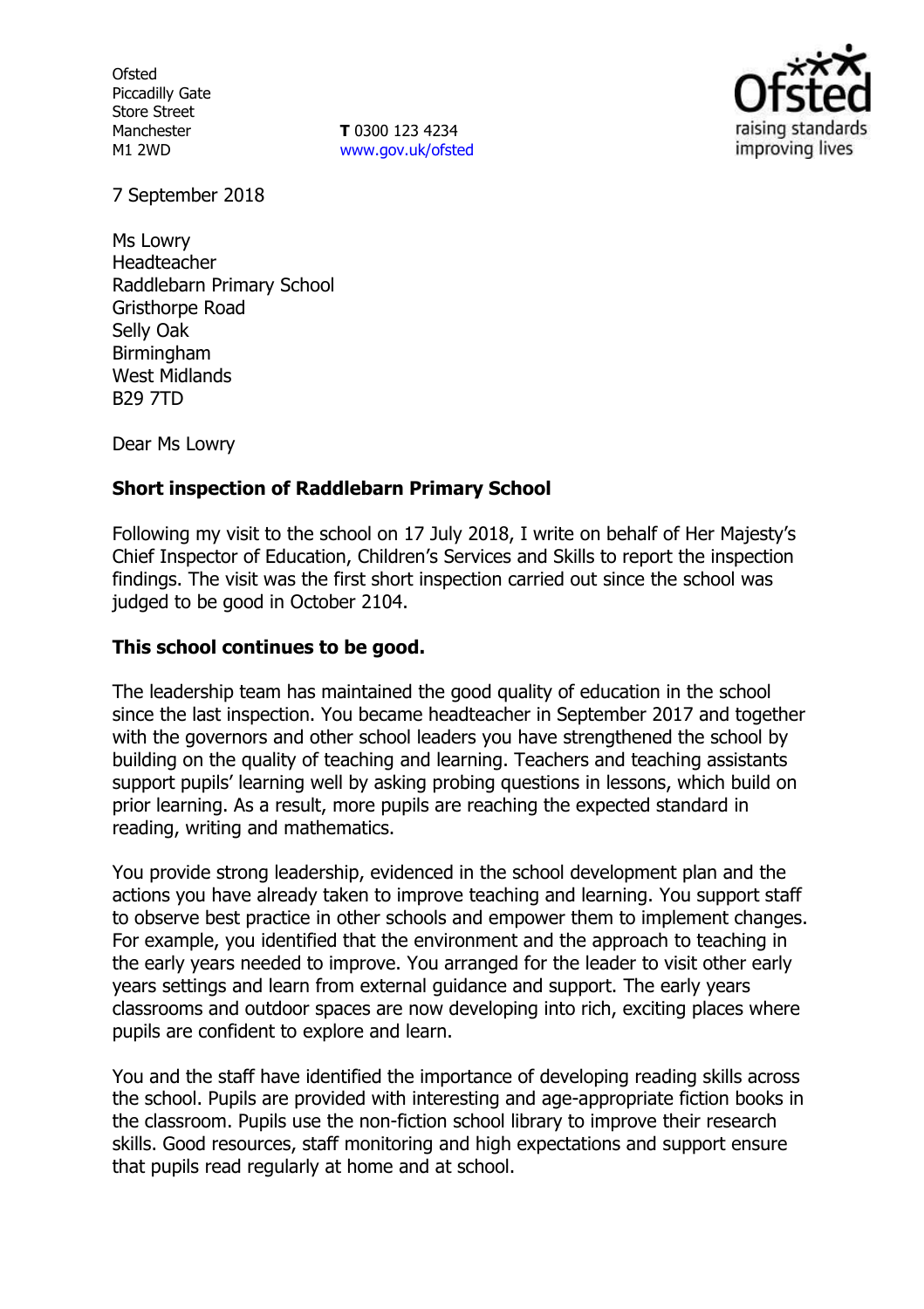

You have successfully addressed the areas for improvement since the last inspection. Through highly focused professional development and training, teachers are increasingly confident in helping pupils learn together and learn from one another. Pupils' books demonstrate that they are given tasks which match their needs and help them to improve their work. Pupils work confidently in small, mixedability groups and more children are achieving a greater depth in their learning. However, further training of teachers needs to be undertaken so that all pupils are challenged more.

Pupils regularly take part in visits outside of school. You and the staff organise visitors to attend assemblies and classes to share their experience and skills. For example, you recently hosted a 'one world week' in which 17 countries represented by parents and members of your community came to share their experiences with the pupils. Pupils learned about the different countries and among many other activities they enjoyed taking part in meditation and yoga sessions as well as the 'chop stick challenge'.

The majority of parents and carers spoken to, or who responded to Ofsted's online questionnaire, Parent View, were positive about the work of the school. They commented on the good progress their children make and that their concerns are listened to. However, views are divided and a minority of parents expressed concerns that the school does not listen well enough to parents' views and that their children are not happy in school. During the inspection, I did not find evidence that pupils are unhappy or felt unsafe in school. Pupils spoken to during the inspection are confident that they like school and that the teachers care for them well. You and the governors are aware of the need to take further steps to engage parents in the education of their children.

During the inspection I observed good behaviour at the start of the day, in lessons and at playtime. Pupils spoken to during the inspection, or who responded to Ofsted's online pupil questionnaire, were mostly positive about the behaviour of other pupils in school. However, some of the pupils who responded felt teachers are not always effective at resolving incidents of bullying. Pupils told me how they are taught about different types of bullying and how the behaviour zone system in classes encourages pupils to behave well. A few members of staff, who responded to Ofsted's online staff questionnaire, expressed concerns about the behaviour of a small number of pupils. Inspection evidence shows that leaders need to provide further training and support to staff so that they are equipped to manage the behaviour of a few pupils with specific needs.

You and the staff support the importance of attendance and celebrate good attendance through awards and displays in school. However, there is a small number of pupils who need to improve their attendance further.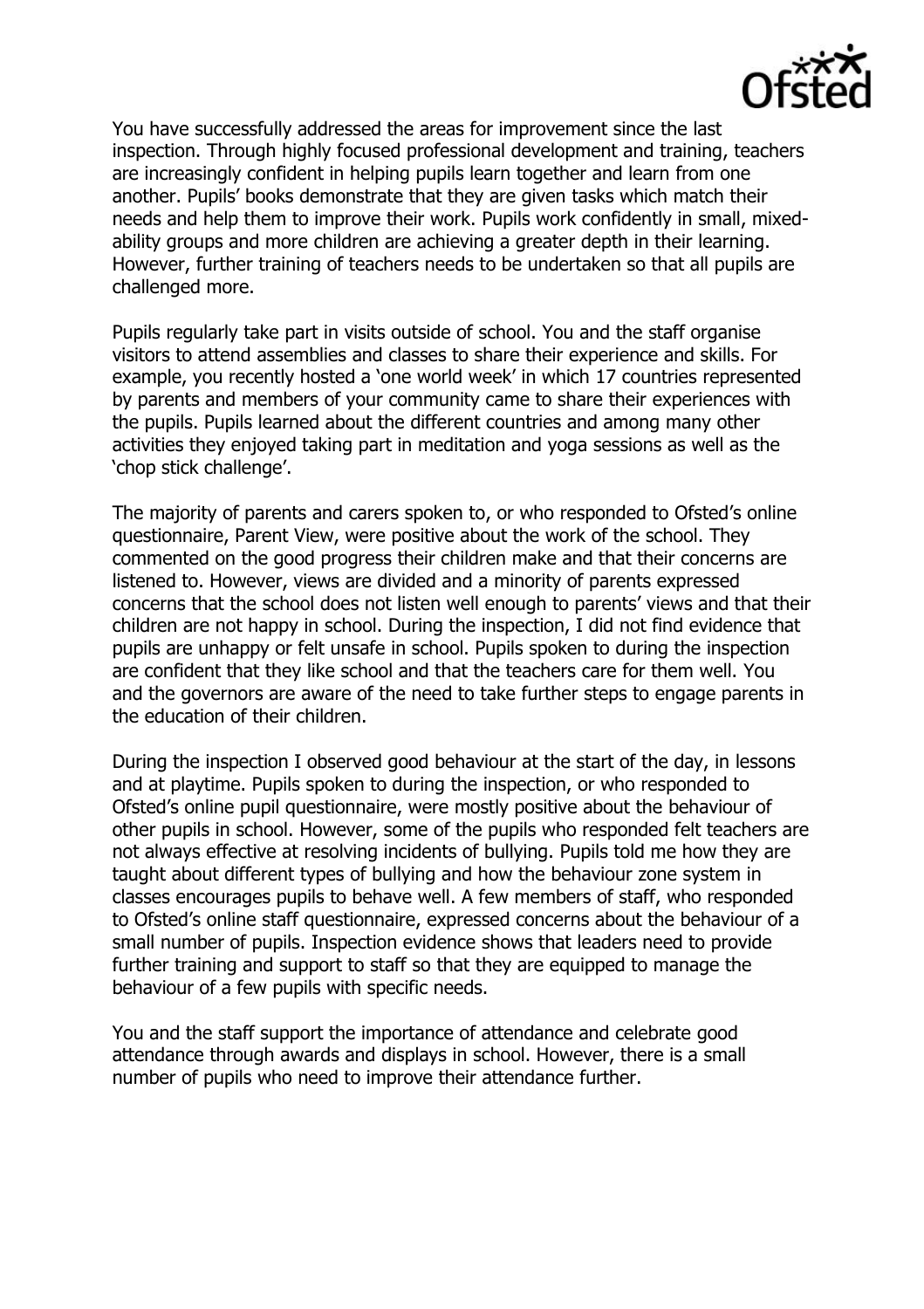

## **Safeguarding is effective.**

The leadership team has ensured that all safeguarding arrangements are fit for purpose. You rightly invest time and resources to ensure that staff and governors know their role in keeping children safe. A safeguarding culture is central to your approach and as part of ensuring this you recently commissioned a safeguarding audit. The person responsible for safeguarding attends regular training and updates provided by the local authority, which are shared regularly with staff to ensure that they know how to report concerns.

Pupils spoken to during the inspection and through the responses of Ofsted's online pupil questionnaire stated that there is an adult in school they can talk to if something is worrying them. Pupils spoke confidently about how they are taught to keep safe both online and at school. For example, they told me about fire drills and 'lock down' practices.

Parents spoken to during the inspection and through the responses of Ofsted's online questionnaire, Parent View, mostly believe pupils are kept safe at school. The person responsible for safeguarding has responded to parents' concerns related to the entrances to the school. There are now bright 'no parking' signs on the entrances and senior staff monitor pupils' safety at the start and end of the school day.

## **Inspection findings**

- During this inspection I wanted to make sure pupils are being challenged, so that they are making the best possible progress in key stage 2. You have implemented a new tracking system this year, which identifies those pupils who are at risk of not achieving the expected standards. Each half term you and the leaders review this information with teachers. You use this information to discuss and plan effective interventions to support pupils who are not on track to meet the expected standards. As a result, more pupils reach the expected standards at the end of key stage 2. However, it is clear, according to the school's analysis of pupils' progress information and the monitoring and reviewing of teaching and learning, that pupils of all ages could be challenged further.
- Leaders have taken effective action to improve the pupils' mathematical skills. Pupils' books and lessons observed during the inspection illustrate that teachers regularly provide tasks for pupils to apply their mathematical skills and explain and prove their answers. Pupils are confident to answer questions and enjoy mathematics at school.
- Teachers plan regular opportunities for pupils to use and apply their writing knowledge and skills in different subjects. For example, pupils in Year 5 studying Victorian times wrote a play script, a description of life in a workhouse and a letter to the owner of a workhouse to complain about the unacceptable conditions.
- Displays in both the key stage 1 and key stage 2 buildings celebrate pupils'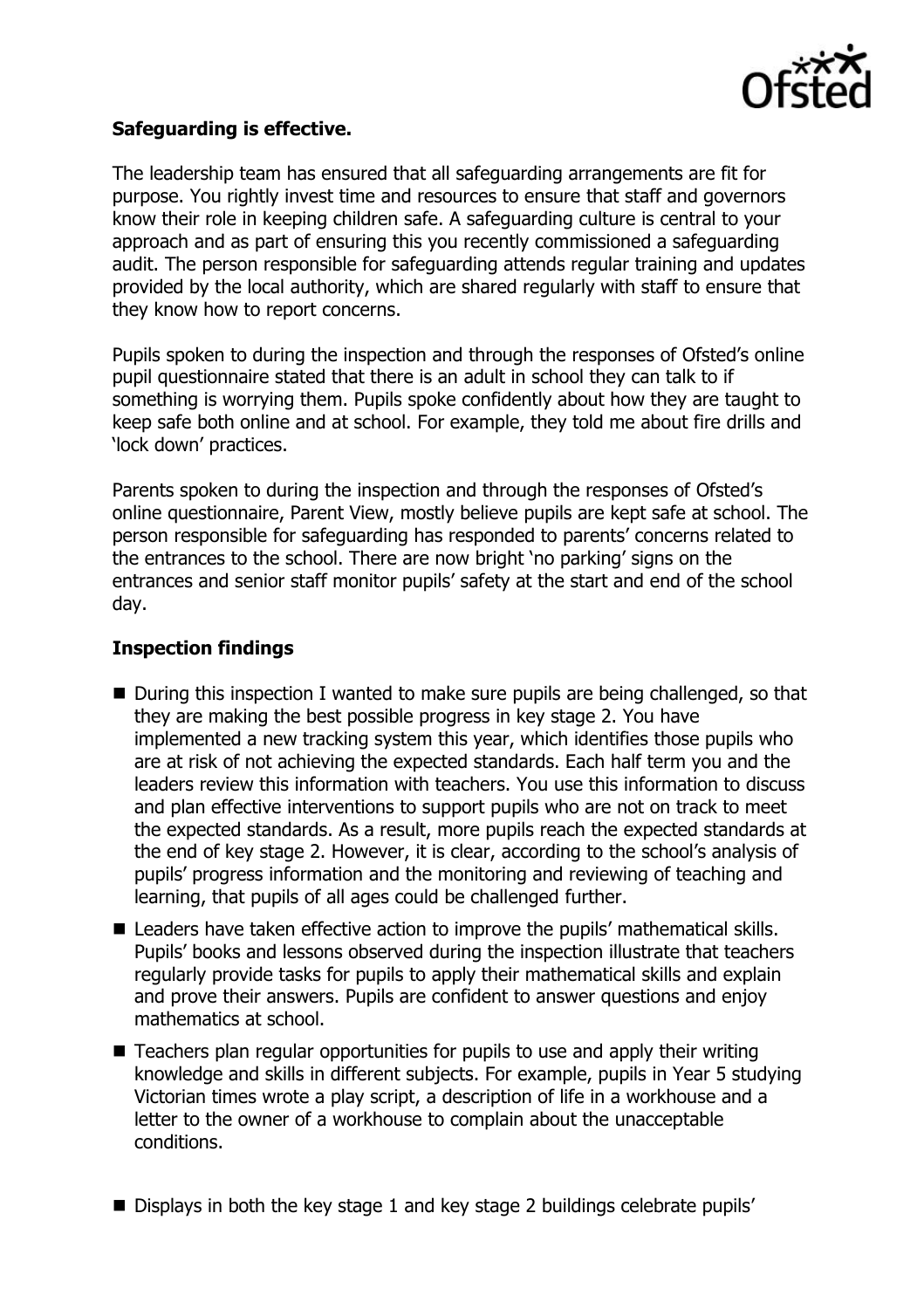

achievements, different cultures, faiths and religions in an age-appropriate way. Well-planned displays in classrooms provide information to help pupils with their learning. This helps pupils to become more independent and resilient in their approach to learning. For example, in the early years classrooms key words are in all learning areas and pupils use them to help in their writing.

- **Pupils and adults have positive relationships and behaviour in lessons is good.** Support plans are in place to help the few pupils with specific needs to manage their behaviour. These strategies need to be developed further so that these few pupils improve their attitudes to learning and their progress.
- While the majority of pupils have good attendance there are a small number of pupils who are persistently absent and should be in school. You track attendance rigorously and have employed an additional member of staff to help you support and challenge parents where pupils are persistently absent. As a result, pupils' attendance overall has improved this year. The number of pupils who are persistently absent is improving but needs to improve even further.

# **Next steps for the school**

Leaders and those responsible for governance should ensure that:

- all pupils are provided with sufficient and appropriate challenge so that standards continue to rise further throughout the school
- $\blacksquare$  they further improve the staff's confidence, understanding and skills in managing the behaviour of a minority of pupils with specific needs
- they increase opportunities for parents to be involved in their children's education so that:
	- parents' confidence in the school's leaders and teachers continues to improve
	- the attendance of a few pupils who are persistently absent improves.

I am copying this letter to the chair of the governing body, the regional schools commissioner and the director of children's services for Birmingham. This letter will be published on the Ofsted website.

Yours sincerely

Amanda Clugston **Ofsted Inspector**